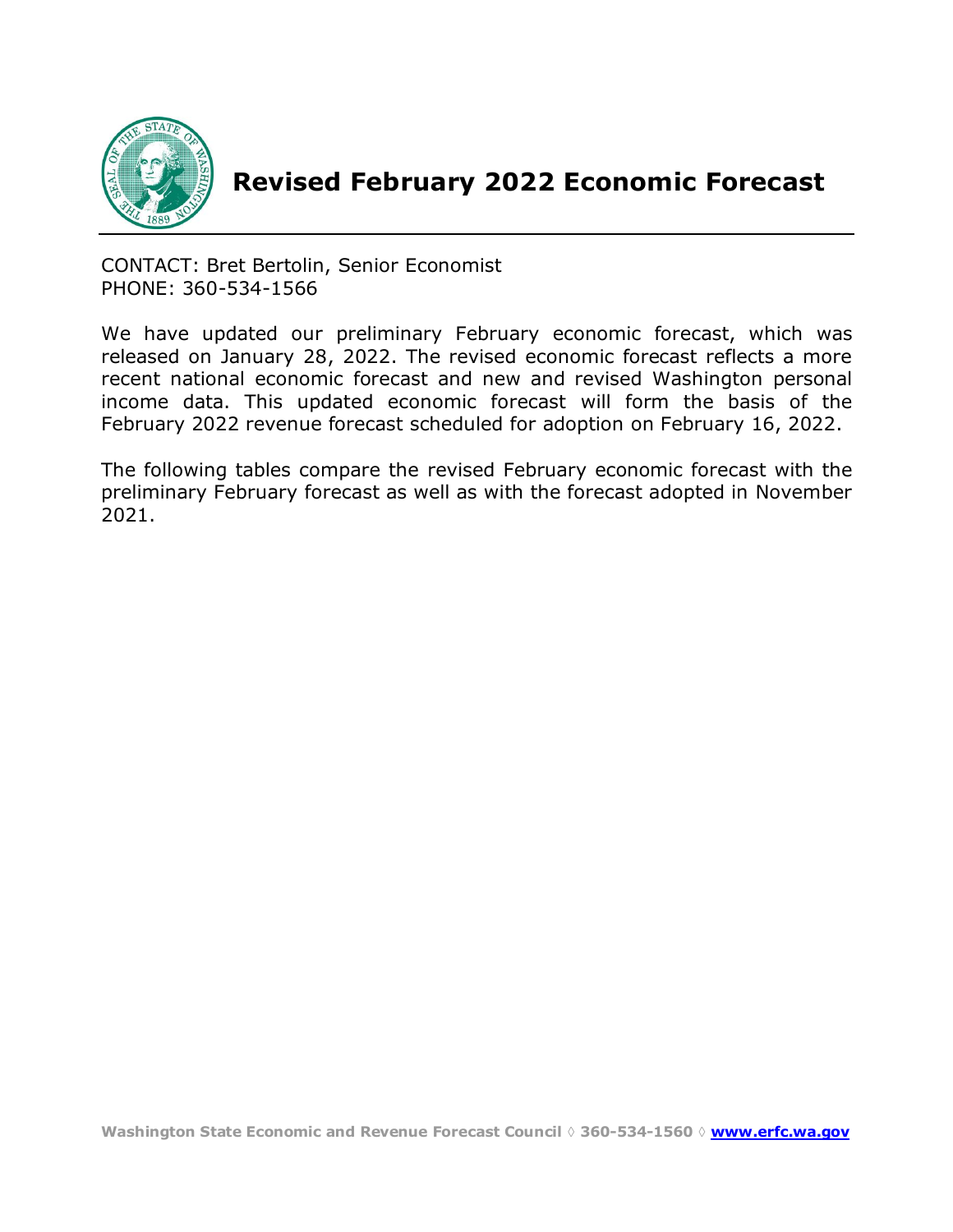## **U.S. Forecast Comparison**

|                                                        | 2021Q4  | 2022Q1  | <b>2022Q2</b> | <b>2022Q3</b> |
|--------------------------------------------------------|---------|---------|---------------|---------------|
| <b>Real GDP (Billions of 2012 Dollars)</b>             |         |         |               |               |
| February Forecast, Final                               | 19,806  | 19,886  | 20,095        | 20,243        |
| Percent Change                                         | 6.9%    | 1.6%    | 4.3%          | 3.0%          |
| February Forecast, Preliminary                         | 19,800  | 19,942  | 20,122        | 20,281        |
| Percent Change                                         | 6.8%    | 2.9%    | 3.7%          | 3.2%          |
| <b>Real Consumption (Billions of 2012 Dollars)</b>     |         |         |               |               |
| February Forecast, Final                               | 13,843  | 13,914  | 14,038        | 14,111        |
| Percent Change                                         | 3.3%    | 2.1%    | 3.6%          | 2.1%          |
| February Forecast, Preliminary                         | 13,898  | 13,990  | 14,107        | 14,207        |
| Percent Change                                         | 4.9%    | 2.7%    | 3.4%          | 2.9%          |
| <b>PCE Price Index (2012=100)</b>                      |         |         |               |               |
| February Forecast, Final                               | 118.1   | 119.5   | 120.3         | 121.0         |
| Percent Change                                         | 6.5%    | 4.8%    | 2.8%          | 2.2%          |
| February Forecast, Preliminary                         | 118.1   | 119.0   | 119.8         | 120.4         |
| Percent Change                                         | 6.4%    | 3.3%    | 2.6%          | 2.0%          |
| <b>Real Personal Income (Billions of 2012 Dollars)</b> |         |         |               |               |
| February Forecast, Final                               | 17,698  | 17,577  | 17,766        | 17,930        |
| Percent Change                                         | $-4.2%$ | $-2.7%$ | 4.4%          | 3.7%          |
| February Forecast, Preliminary                         | 17,645  | 17,565  | 17,687        | 17,850        |
| Percent Change                                         | $-5.3%$ | $-1.8%$ | 2.8%          | 3.7%          |
| <b>Nonfarm Payroll Employment (Millions)</b>           |         |         |               |               |
| February Forecast, Final                               | 148.6   | 150.0   | 151.2         | 152.1         |
| Percent Change                                         | 4.8%    | 3.9%    | 3.1%          | 2.5%          |
| February Forecast, Preliminary                         | 148.7   | 150.1   | 151.2         | 152.0         |
| Percent Change                                         | 3.5%    | 3.8%    | 3.0%          | 2.1%          |
| <b>Unemployment Rate (Percent of Labor Force)</b>      |         |         |               |               |
| February Forecast, Final                               | 4.2     | 3.9     | 3.6           | 3.4           |
| February Forecast, Preliminary                         | 4.3     | 3.9     | 3.8           | 3.6           |
| <b>Oil Price, Refiner's Acquisition</b>                |         |         |               |               |
| February Forecast, Final                               | 75.8    | 86.0    | 86.1          | 82.9          |
| February Forecast, Preliminary                         | 76.0    | 84.1    | 82.9          | 80.0          |
| 30 Year Fixed Mortgage Rate (Percent, average)         |         |         |               |               |
| February Forecast, Final                               | 3.1     | 3.5     | 3.5           | 3.7           |
| February Forecast, Preliminary                         | 3.1     | 3.1     | 3.3           | 3.6           |
| 3 Month T-Bill Rate (Percent, average)                 |         |         |               |               |
| February Forecast, Final                               | 0.1     | 0.2     | 0.4           | 0.7           |
| February Forecast, Preliminary                         | 0.1     | 0.1     | 0.2           | 0.5           |
|                                                        |         |         |               |               |

| 2021Q4           | 2022Q1       | 2022Q2       | 2022Q3       |
|------------------|--------------|--------------|--------------|
| ′s)              |              |              |              |
| 19,806           | 19,886       | 20,095       | 20,243       |
| 6.9%             | 1.6%         | 4.3%         | 3.0%         |
| 19,800           | 19,942       | 20,122       | 20,281       |
| 6.8%             | 2.9%         | 3.7%         | 3.2%         |
| 12 Dollars)      |              |              |              |
| 13,843           | 13,914       | 14,038       | 14,111       |
| 3.3%             | 2.1%         | 3.6%         | 2.1%         |
| 13,898           | 13,990       | 14,107       | 14,207       |
| 4.9%             | 2.7%         | 3.4%         | 2.9%         |
| 118.1            | 119.5        | 120.3        | 121.0        |
| 6.5%             | 4.8%         | 2.8%         | 2.2%         |
| 118.1            | 119.0        | 119.8        | 120.4        |
| 6.4%             | 3.3%         | 2.6%         | 2.0%         |
| f 2012 Dollars)  |              |              |              |
| 17,698           | 17,577       | 17,766       | 17,930       |
| $-4.2%$          | $-2.7%$      | 4.4%         | 3.7%         |
| 17,645           | 17,565       | 17,687       | 17,850       |
| $-5.3%$          | $-1.8%$      | 2.8%         | 3.7%         |
| illions)         |              |              |              |
| 148.6            | 150.0        | 151.2        | 152.1        |
| 4.8%             | 3.9%         | 3.1%         | 2.5%         |
| 148.7            | 150.1        | 151.2        | 152.0        |
| 3.5%             | 3.8%         | 3.0%         | 2.1%         |
| Labor Force)     |              |              |              |
| 4.2              | 3.9          | 3.6          | 3.4          |
| 4.3              | 3.9          | 3.8          | 3.6          |
|                  |              |              |              |
| 75.8<br>76.0     | 86.0<br>84.1 | 86.1<br>82.9 | 82.9<br>80.0 |
|                  |              |              |              |
| ercent, average) |              |              |              |
| 3.1<br>3.1       | 3.5<br>3.1   | 3.5<br>3.3   | 3.7<br>3.6   |
| erage)           |              |              |              |
|                  |              |              |              |
| 0.1              | 0.2          | 0.4          | 0.7          |
| 0.1              | 0.1          | 0.2          | 0.5          |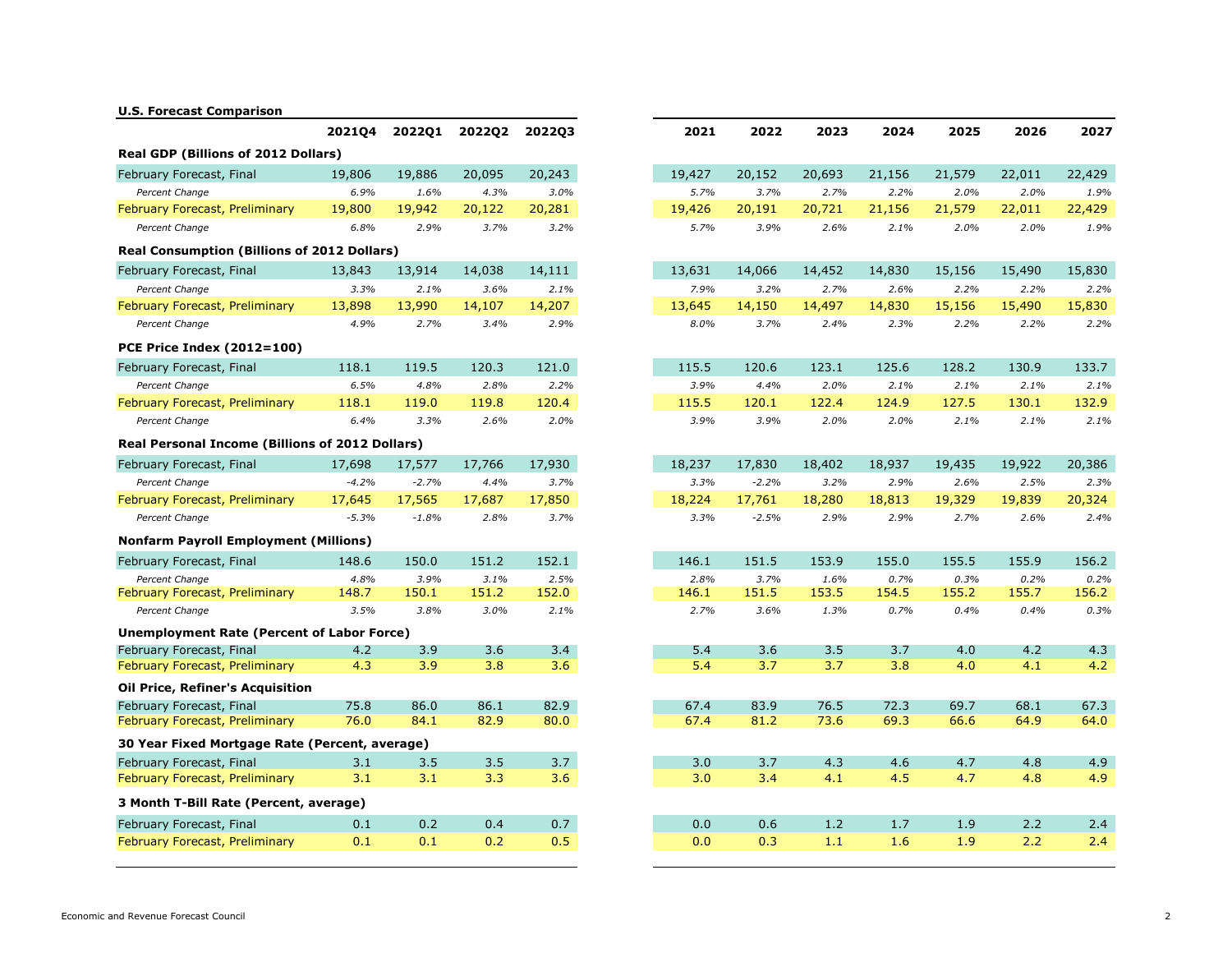## **U.S. Forecast Comparison**

|                                                        | <b>2021Q4</b> | 2022Q1  | 2022Q2 | 2022Q3 | 2021   | 2022    | 2023   | 2024   | 2025   | 2026                        | 2027        |
|--------------------------------------------------------|---------------|---------|--------|--------|--------|---------|--------|--------|--------|-----------------------------|-------------|
| <b>Real GDP (Billions of 2012 Dollars)</b>             |               |         |        |        |        |         |        |        |        |                             |             |
| <b>February Forecast</b>                               | 19,806        | 19,886  | 20,095 | 20,243 | 19,427 | 20,152  | 20,693 | 21,156 | 21,579 | 22,011                      | 22,429      |
| Percent Change                                         | 6.9%          | 1.6%    | 4.3%   | 3.0%   | 5.7%   | 3.7%    | 2.7%   | 2.2%   | 2.0%   | 2.0%                        |             |
| <b>November Forecast</b>                               | 19,686        | 19,905  | 20,099 | 20,263 | 19,394 | 20,166  | 20,670 | 21,104 | 21,526 | $\sim 10$                   | $\sim 0.00$ |
| Percent Change                                         | 4.6%          | 4.5%    | 4.0%   | 3.3%   | 5.5%   | 4.0%    | 2.5%   | 2.1%   | 2.0%   | $\ldots$                    |             |
| <b>Real Consumption (Billions of 2012 Dollars)</b>     |               |         |        |        |        |         |        |        |        |                             |             |
| <b>February Forecast</b>                               | 13,843        | 13,914  | 14,038 | 14,111 | 13,631 | 14,066  | 14,452 | 14,830 | 15,156 | 15,490                      | 15,830      |
| Percent Change                                         | 3.3%          | 2.1%    | 3.6%   | 2.1%   | 7.9%   | 3.2%    | 2.7%   | 2.6%   | 2.2%   | 2.2%                        |             |
| <b>November Forecast</b>                               | 13,819        | 13,951  | 14,072 | 14,174 | 13,622 | 14,116  | 14,469 | 14,802 | 15,127 | $\mathbf{r}$ and            |             |
| Percent Change                                         | 2.9%          | 3.9%    | 3.5%   | 2.9%   | 7.9%   | 3.6%    | 2.5%   | 2.3%   | 2.2%   | $\cdots$                    |             |
| <b>PCE Price Index (2012=100)</b>                      |               |         |        |        |        |         |        |        |        |                             |             |
| <b>February Forecast</b>                               | 118.1         | 119.5   | 120.3  | 121.0  | 115.5  | 120.6   | 123.1  | 125.6  | 128.2  | 130.9                       |             |
| Percent Change                                         | 6.5%          | 4.8%    | 2.8%   | 2.2%   | 3.9%   | 4.4%    | 2.0%   | 2.1%   | 2.1%   | 2.1%                        |             |
| <b>November Forecast</b>                               | 117.3         | 117.9   | 118.5  | 119.0  | 115.3  | 118.7   | 121.0  | 123.5  | 126.0  | $\mathbf{r}$ and            |             |
| Percent Change                                         | 3.6%          | 2.1%    | 2.0%   | 1.8%   | 3.7%   | 2.9%    | 1.9%   | 2.1%   | 2.1%   | $\cdots$                    |             |
| <b>Real Personal Income (Billions of 2012 Dollars)</b> |               |         |        |        |        |         |        |        |        |                             |             |
| <b>February Forecast</b>                               | 17,698        | 17,577  | 17,766 | 17,930 | 18,237 | 17,830  | 18,402 | 18,937 | 19,435 | 19,922                      | 20,386      |
| Percent Change                                         | $-4.2%$       | $-2.7%$ | 4.4%   | 3.7%   | 3.3%   | $-2.2%$ | 3.2%   | 2.9%   | 2.6%   | 2.5%                        |             |
| <b>November Forecast</b>                               | 17,525        | 17,536  | 17,690 | 17,851 | 18,136 | 17,754  | 18,233 | 18,729 | 19,228 | $\sim 10$                   |             |
| Percent Change                                         | $-4.7%$       | 0.3%    | 3.6%   | 3.7%   | 2.8%   | $-2.1%$ | 2.7%   | 2.7%   | 2.7%   | $\cdots$                    |             |
| <b>Nonfarm Payroll Employment (Millions)</b>           |               |         |        |        |        |         |        |        |        |                             |             |
| <b>February Forecast</b>                               | 148.6         | 150.0   | 151.2  | 152.1  | 146.1  | 151.5   | 153.9  | 155.0  | 155.5  | 155.9                       |             |
| Percent Change                                         | 4.8%          | 3.9%    | 3.1%   | 2.5%   | 2.8%   | 3.7%    | 1.6%   | 0.7%   | 0.3%   | 0.2%                        |             |
| <b>November Forecast</b>                               | 148.8         | 150.0   | 151.2  | 152.2  | 146.2  | 151.6   | 154.1  | 155.1  | 155.7  | $\sim 100$                  |             |
| Percent Change                                         | 3.8%          | 3.4%    | 3.2%   | 2.7%   | 2.7%   | 3.7%    | 1.6%   | 0.7%   | 0.4%   | $\cdots$                    |             |
| <b>Unemployment Rate (Percent of Labor Force)</b>      |               |         |        |        |        |         |        |        |        |                             |             |
| <b>February Forecast</b>                               | 4.2           | 3.9     | 3.6    | 3.4    | 5.4    | 3.6     | 3.5    | 3.7    | 4.0    | 4.2                         |             |
| <b>November Forecast</b>                               | 4.5           | 4.2     | 4.0    | 3.8    | 5.4    | 3.9     | 3.7    | 3.9    | 4.0    | òч.                         |             |
| <b>Oil Price, Refiner's Acquisition</b>                |               |         |        |        |        |         |        |        |        |                             |             |
| <b>February Forecast</b>                               | 75.8          | 86.0    | 86.1   | 82.9   | 67.4   | 83.9    | 76.5   | 72.3   | 69.7   | 68.1                        |             |
| <b>November Forecast</b>                               | 79.3          | 77.3    | 74.5   | 72.5   | 68.4   | 73.9    | 68.3   | 65.0   | 62.8   | $\mathbf{r}$ , $\mathbf{r}$ |             |
| 30 Year Fixed Mortgage Rate (Percent, average)         |               |         |        |        |        |         |        |        |        |                             |             |
| <b>February Forecast</b>                               | 3.1           | 3.5     | 3.5    | 3.7    | 3.0    | 3.7     | 4.3    | 4.6    | 4.7    | 4.8                         |             |
| <b>November Forecast</b>                               | 3.1           | 3.2     | 3.3    | 3.5    | 3.0    | 3.4     | 3.9    | 4.3    | 4.6    | $\sim 10^{-1}$              |             |
| 3 Month T-Bill Rate (Percent, average)                 |               |         |        |        |        |         |        |        |        |                             |             |
| February Forecast                                      | 0.1           | 0.2     | 0.4    | 0.7    | 0.0    | 0.6     | 1.2    | 1.7    | 1.9    | 2.2                         |             |
| <b>November Forecast</b>                               | 0.1           | 0.1     | 0.0    | 0.0    | 0.0    | 0.1     | 0.3    | 0.9    | 1.5    |                             |             |

| 2021Q4              | 2022Q1  | 2022Q2 | 2022Q3 |
|---------------------|---------|--------|--------|
| ′s)                 |         |        |        |
| 19,806              | 19,886  | 20,095 | 20,243 |
| 6.9%                | 1.6%    | 4.3%   | 3.0%   |
| 19,686              | 19,905  | 20,099 | 20,263 |
| 4.6%                | 4.5%    | 4.0%   | 3.3%   |
| 12 Dollars)         |         |        |        |
| 13,843              | 13,914  | 14,038 | 14,111 |
| 3.3%                | 2.1%    | 3.6%   | 2.1%   |
| 13,819              | 13,951  | 14,072 | 14,174 |
| 2.9%                | 3.9%    | 3.5%   | 2.9%   |
|                     |         |        |        |
| 118.1               | 119.5   | 120.3  | 121.0  |
| 6.5%                | 4.8%    | 2.8%   | 2.2%   |
| 117.3               | 117.9   | 118.5  | 119.0  |
| 3.6%                | 2.1%    | 2.0%   | 1.8%   |
| f 2012 Dollars)     |         |        |        |
| 17,698              | 17,577  | 17,766 | 17,930 |
| $-4.2%$             | $-2.7%$ | 4.4%   | 3.7%   |
| 17,525              | 17,536  | 17,690 | 17,851 |
| $-4.7%$             | 0.3%    | 3.6%   | 3.7%   |
| illions)            |         |        |        |
| 148.6               | 150.0   | 151.2  | 152.1  |
| 4.8%                | 3.9%    | 3.1%   | 2.5%   |
| 148.8               | 150.0   | 151.2  | 152.2  |
| 3.8%                | 3.4%    | 3.2%   | 2.7%   |
| <b>Labor Force)</b> |         |        |        |
| 4.2                 | 3.9     | 3.6    | 3.4    |
| 4.5                 | 4.2     | 4.0    | 3.8    |
|                     |         |        |        |
| 75.8                | 86.0    | 86.1   | 82.9   |
| 79.3                | 77.3    | 74.5   | 72.5   |
| ercent, average)    |         |        |        |
| 3.1                 | 3.5     | 3.5    | 3.7    |
| 3.1                 | 3.2     | 3.3    | 3.5    |
| erage)              |         |        |        |
| 0.1                 | 0.2     | 0.4    | 0.7    |
| 0.1                 | 0.1     | 0.0    | 0.0    |
|                     |         |        |        |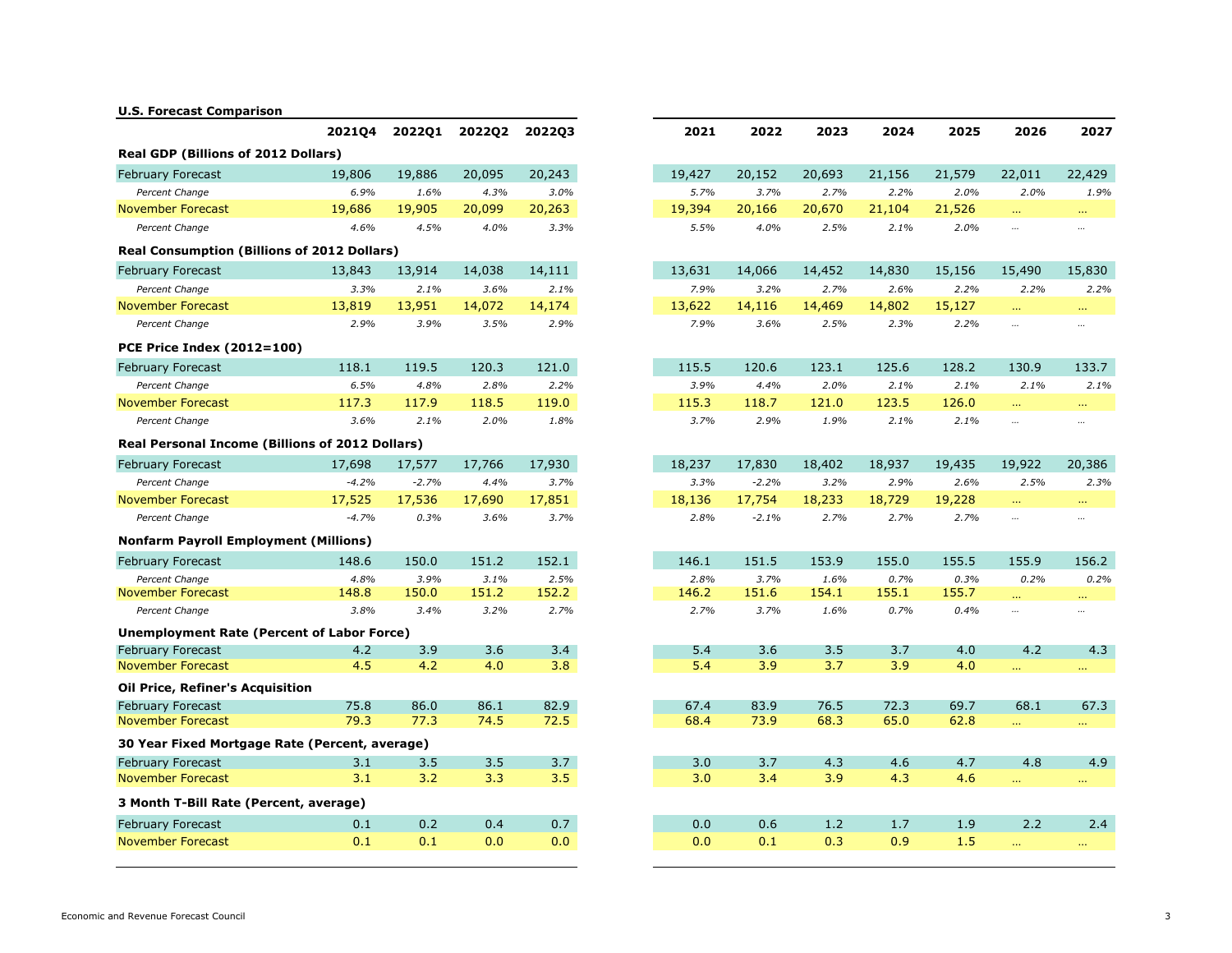## **Washington Forecast Comparison**

| 2021Q4<br><b>2022Q2</b><br>2022Q3<br>2022Q1                                                                                                                                                                                                                                                                                                                                                        | 2021                                                    | 2022                                                          | 2023                                                              | 2024                                                              | 2025                                                     | 2026                                                        |
|----------------------------------------------------------------------------------------------------------------------------------------------------------------------------------------------------------------------------------------------------------------------------------------------------------------------------------------------------------------------------------------------------|---------------------------------------------------------|---------------------------------------------------------------|-------------------------------------------------------------------|-------------------------------------------------------------------|----------------------------------------------------------|-------------------------------------------------------------|
| <b>Real Personal Income (Billions of 2012 Dollars)</b>                                                                                                                                                                                                                                                                                                                                             |                                                         |                                                               |                                                                   |                                                                   |                                                          |                                                             |
| February Forecast, Final<br>469.2<br>471.8<br>476.5<br>466.9                                                                                                                                                                                                                                                                                                                                       | 480.8                                                   | 473.9                                                         | 491.6                                                             | 507.4                                                             | 522.7                                                    | 538.4                                                       |
| 4.2%<br>Percent Change<br>$-3.3%$<br>$-1.9%$<br>4.1%                                                                                                                                                                                                                                                                                                                                               | 3.5%                                                    | $-1.4%$                                                       | 3.7%                                                              | 3.2%                                                              | 3.0%                                                     | 3.0%                                                        |
| 475.6<br>February Forecast, Preliminary<br>468.7<br>467.6<br>470.7                                                                                                                                                                                                                                                                                                                                 | 480.7                                                   | 473.3                                                         | 490.1                                                             | 505.8                                                             | 521.8                                                    | 538.0                                                       |
| $-1.0%$<br>2.7%<br>4.2%<br>Percent Change<br>$-3.7%$                                                                                                                                                                                                                                                                                                                                               | 3.5%                                                    | $-1.5%$                                                       | 3.6%                                                              | 3.2%                                                              | 3.2%                                                     | 3.1%                                                        |
| <b>Personal Income (Billions of Dollars)</b>                                                                                                                                                                                                                                                                                                                                                       |                                                         |                                                               |                                                                   |                                                                   |                                                          |                                                             |
| February Forecast, Final<br>558.0<br>576.5<br>554.1<br>567.7                                                                                                                                                                                                                                                                                                                                       | 555.2                                                   | 571.5                                                         | 605.0                                                             | 637.2                                                             | 670.3                                                    | 705.1                                                       |
| Percent Change<br>3.0%<br>7.1%<br>6.3%<br>2.9%                                                                                                                                                                                                                                                                                                                                                     | 7.5%                                                    | 2.9%                                                          | 5.9%                                                              | 5.3%                                                              | 5.2%                                                     | 5.2%                                                        |
| February Forecast, Preliminary<br>553.5<br>556.7<br>564.0<br>572.7                                                                                                                                                                                                                                                                                                                                 | 555.1                                                   | 568.2                                                         | 600.1                                                             | 631.7                                                             | 665.1                                                    | 700.1                                                       |
| Percent Change<br>2.5%<br>5.4%<br>6.3%<br>2.3%                                                                                                                                                                                                                                                                                                                                                     | 7.5%                                                    | 2.4%                                                          | 5.6%                                                              | 5.3%                                                              | 5.3%                                                     | 5.3%                                                        |
| <b>Disposable Personal Income (Billions of Dollars)</b>                                                                                                                                                                                                                                                                                                                                            |                                                         |                                                               |                                                                   |                                                                   |                                                          |                                                             |
| 505.5<br>February Forecast, Final<br>488.7<br>497.9<br>490.2                                                                                                                                                                                                                                                                                                                                       | 493.7                                                   | 501.3                                                         | 529.9                                                             | 558.6                                                             | 588.8                                                    | 620.5                                                       |
| Percent Change<br>1.4%<br>1.2%<br>6.5%<br>6.2%                                                                                                                                                                                                                                                                                                                                                     | 6.1%                                                    | 1.5%                                                          | 5.7%                                                              | 5.4%                                                              | 5.4%                                                     | 5.4%                                                        |
| 495.4<br>503.0<br>February Forecast, Preliminary<br>488.2<br>489.2                                                                                                                                                                                                                                                                                                                                 | 493.6                                                   | 499.1                                                         | 527.2                                                             | 555.6                                                             | 585.9                                                    | 617.7                                                       |
| 1.0%<br>0.8%<br>5.2%<br>6.3%<br>Percent Change                                                                                                                                                                                                                                                                                                                                                     | 6.1%                                                    | 1.1%                                                          | 5.6%                                                              | 5.4%                                                              | 5.5%                                                     | 5.4%                                                        |
| <b>Nonfarm Payroll Employment (Thousands)</b>                                                                                                                                                                                                                                                                                                                                                      |                                                         |                                                               |                                                                   |                                                                   |                                                          |                                                             |
| February Forecast, Final<br>3425<br>3458<br>3494<br>3524                                                                                                                                                                                                                                                                                                                                           | 3364                                                    | 3507                                                          | 3594                                                              | 3633                                                              | 3664                                                     | 3693                                                        |
| Percent Change<br>3.6%<br>3.5%<br>3.9%<br>4.2%                                                                                                                                                                                                                                                                                                                                                     | 2.4%                                                    | 4.2%                                                          | 2.5%                                                              | 1.1%                                                              | 0.8%                                                     | 0.8%                                                        |
| February Forecast, Preliminary<br>3425<br>3491<br>3521<br>3455                                                                                                                                                                                                                                                                                                                                     | 3364                                                    | 3504                                                          | 3589                                                              | 3624                                                              | 3658                                                     | 3690                                                        |
| 3.6%<br>3.5%<br>4.2%<br>3.5%<br>Percent Change                                                                                                                                                                                                                                                                                                                                                     | 2.4%                                                    | 4.2%                                                          | 2.4%                                                              | 1.0%                                                              | 0.9%                                                     | 0.9%                                                        |
| <b>Unemployment Rate (Percent of Labor Force)</b>                                                                                                                                                                                                                                                                                                                                                  |                                                         |                                                               |                                                                   |                                                                   |                                                          |                                                             |
| 4.7<br>4.3<br>4.1<br>4.0<br>February Forecast, Final                                                                                                                                                                                                                                                                                                                                               | 5.2                                                     | 4.1                                                           | 4.0                                                               | 4.3                                                               | 4.6                                                      | 4.7                                                         |
| 4.2<br>4.1<br>February Forecast, Preliminary<br>4.7<br>4.0                                                                                                                                                                                                                                                                                                                                         | 5.2                                                     | 4.1                                                           | 4.1                                                               | 4.4                                                               | 4.6                                                      | 4.6                                                         |
| <b>Manufacturing Employment (Thousands)</b>                                                                                                                                                                                                                                                                                                                                                        |                                                         |                                                               |                                                                   |                                                                   |                                                          |                                                             |
| 272.0<br>February Forecast, Final<br>263.3<br>266.6<br>270.1                                                                                                                                                                                                                                                                                                                                       | 259.4                                                   | 270.7                                                         | 276.0                                                             | 277.1                                                             | 276.4                                                    | 276.0                                                       |
| 7.5%<br>5.1%<br>5.4%<br>Percent Change<br>2.8%                                                                                                                                                                                                                                                                                                                                                     | $-4.5%$                                                 | 4.4%                                                          | 2.0%                                                              | 0.4%                                                              | $-0.3%$                                                  | $-0.1%$                                                     |
| <b>February Forecast, Preliminary</b><br>263.3<br>267.3<br>269.8<br>269.8                                                                                                                                                                                                                                                                                                                          | 259.4                                                   | 269.6                                                         | 273.2                                                             | 274.5                                                             | 274.9                                                    | 275.2                                                       |
| Percent Change<br>7.5%<br>6.2%<br>3.8%<br>$0.0\%$                                                                                                                                                                                                                                                                                                                                                  | $-4.5%$                                                 | 3.9%                                                          | 1.4%                                                              | 0.5%                                                              | 0.1%                                                     | $0.1\%$                                                     |
| <b>Construction Employment (Thousands)</b>                                                                                                                                                                                                                                                                                                                                                         |                                                         |                                                               |                                                                   |                                                                   |                                                          |                                                             |
| February Forecast, Final<br>226.4<br>225.3<br>226.0<br>228.0                                                                                                                                                                                                                                                                                                                                       | 223.4                                                   | 226.0                                                         | 223.1                                                             | 223.1                                                             | 224.9                                                    | 228.0                                                       |
| Percent Change                                                                                                                                                                                                                                                                                                                                                                                     |                                                         |                                                               |                                                                   |                                                                   |                                                          |                                                             |
|                                                                                                                                                                                                                                                                                                                                                                                                    |                                                         |                                                               |                                                                   |                                                                   |                                                          |                                                             |
| Percent Change<br>6.5%                                                                                                                                                                                                                                                                                                                                                                             |                                                         |                                                               |                                                                   |                                                                   |                                                          |                                                             |
| <b>Housing Permits (Thousands)</b>                                                                                                                                                                                                                                                                                                                                                                 |                                                         |                                                               |                                                                   |                                                                   |                                                          |                                                             |
|                                                                                                                                                                                                                                                                                                                                                                                                    |                                                         |                                                               |                                                                   |                                                                   |                                                          |                                                             |
|                                                                                                                                                                                                                                                                                                                                                                                                    |                                                         |                                                               |                                                                   |                                                                   |                                                          |                                                             |
|                                                                                                                                                                                                                                                                                                                                                                                                    |                                                         |                                                               |                                                                   |                                                                   |                                                          |                                                             |
|                                                                                                                                                                                                                                                                                                                                                                                                    |                                                         |                                                               |                                                                   |                                                                   |                                                          |                                                             |
| $-1.9%$<br>6.5%<br>3.5%<br>$-2.7%$<br>February Forecast, Preliminary<br>226.0<br>228.0<br>227.1<br>225.9<br>3.6%<br>$-1.7%$<br>$-2.1%$<br>48.0<br>February Forecast, Final<br>58.6<br>51.2<br>49.9<br>Percent Change<br>22.2%<br>$-41.6%$<br>$-13.9%$<br>$-10.1%$<br>February Forecast, Preliminary<br>47.9<br>58.6<br>51.2<br>49.8<br>Percent Change<br>22.2%<br>$-41.6%$<br>$-10.6%$<br>$-14.1%$ | 4.6%<br>223.4<br>4.6%<br>56.2<br>27.5%<br>56.2<br>27.5% | 1.2%<br>226.6<br>1.4%<br>48.9<br>$-12.9%$<br>48.9<br>$-13.0%$ | $-1.3%$<br>224.4<br>$-1.0%$<br>44.9<br>$-8.2%$<br>45.0<br>$-7.9%$ | $0.0\%$<br>224.5<br>$0.0\%$<br>44.1<br>$-1.9%$<br>44.2<br>$-1.9%$ | 0.8%<br>226.0<br>0.7%<br>44.1<br>0.1%<br>44.2<br>$0.1\%$ | 1.4%<br>228.7<br>1.2%<br>42.9<br>$-2.8%$<br>43.1<br>$-2.5%$ |